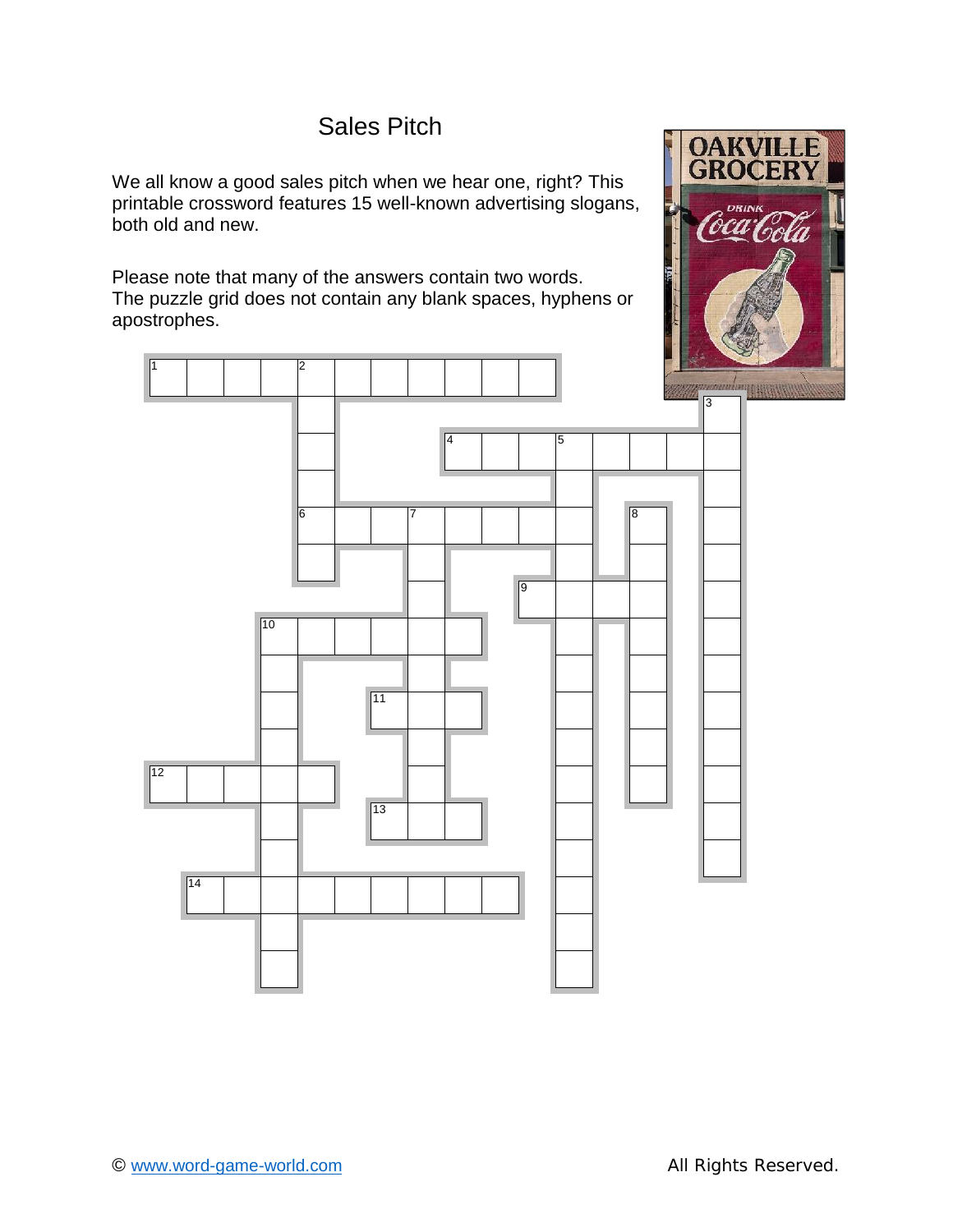## **Clues**

#### Across

- 1. Pop, pop, fizz, fizz, oh what a relief it is!
- 4. It's the real thing
- 6. You're in good hands with  $\frac{1}{2}$   $\frac{1}{2}$ .
- 9. Just Do It.
- 10. The quicker picker-upper
- 11. It's finger lickin' good.
- 12. Let's build something together.
- 13. The ultimate driving machine
- 14. Eat Mor Chikin'! [The misspellings are part of the slogan.]

#### Down

- 2. Eat Fresh.
- 3. M'm! M'm! Good!
- 5. Don't leave home without it.
- 7. Like a good neighbor,  $\frac{1}{1}$  is there.
- 8. Breakfast of Champions
- 10. Have it your way